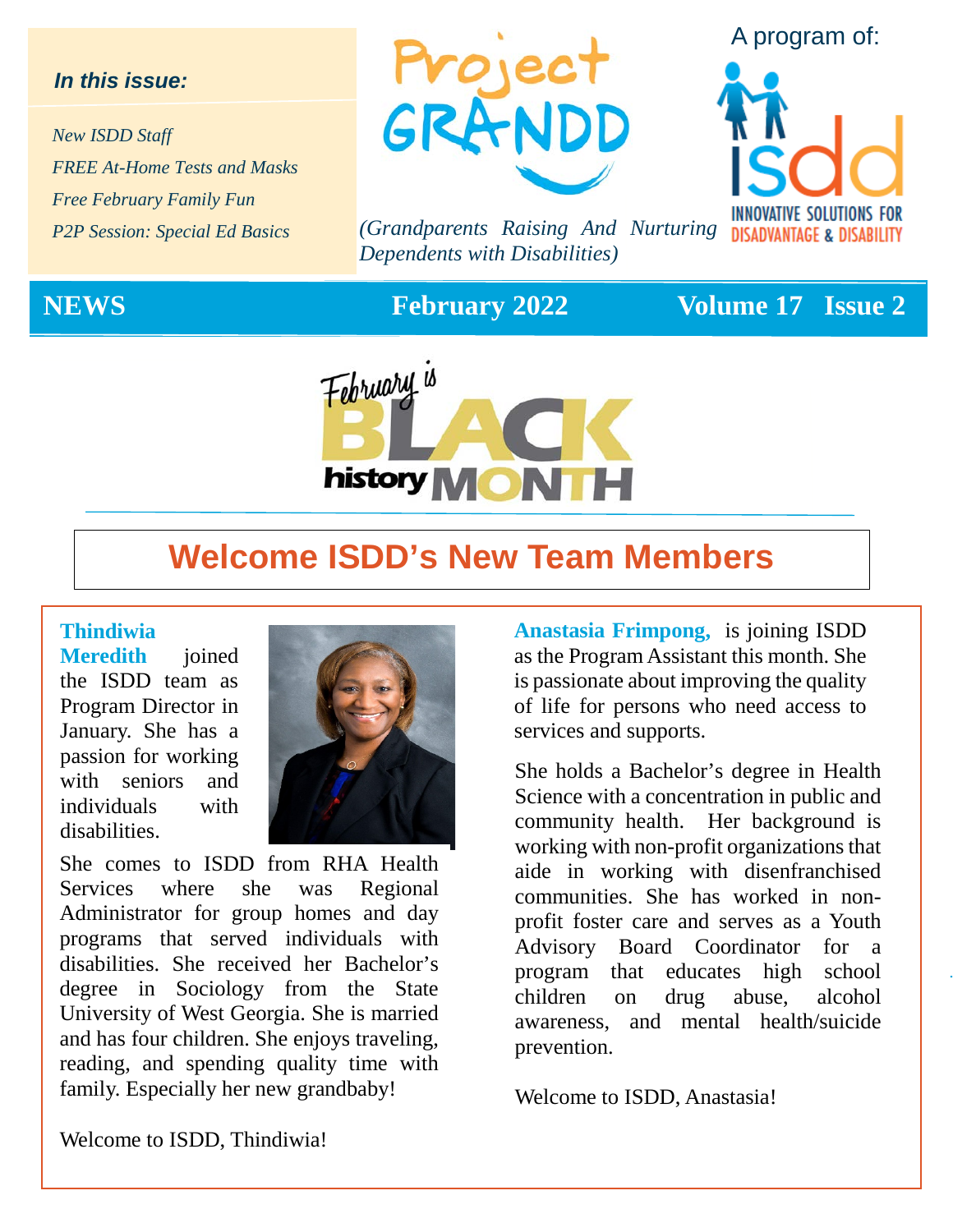## **Free At-Home COVID-19 Tests and Masks**

Beginning January, every home in the U.S. is eligible to receive 4 free rapid at home COVID-19 tests. The tests are completely FREE! The COVID-19 tests can be ordered by registering at: <https://www.covidtests.gov/>

In an effort to mitigate the spread of COVID-19, the federal government is also providing N95 masks for FREE! The masks are available at local pharmacies such as Walgreens, CVS, and Kroger. Public health departments have also received a supply of masks! N95, Kn95 or disposable surgical masks are the recommended to prevent the spread of the Omicron variant. Cloth masks are not sufficient for this purpose.

ISDD has FREE KN95 masks and hand sanitizer available for pick up at our office. Transportation stipend is also available. **Contact your case manager or call 404-600-3332 ext.** 

## *Support Groups & Classes >>>*



# *Joining Virtual Groups & Classes!*

*Due to COVID-19, all of our group programming is offered virtually via Google Meet. Use the links below to join by computer, tablet or smart phone. You can also dial in to participate by phone.* 

**USE VIDEO IF YOU CAN TO SEE EVERYONE IN THE GROUP AND ENJOY THE PRESENTATIONS!**

| <b>Adult Support</b><br>10a.m. - 12p.m. | $2/1$ Kinship Legal<br><b>Issues-Legal Aid</b> | Google Meet: https://bit.ly/ISDDAdult<br>Phone: 414-600-9528, PIN: 888 104 633#      |
|-----------------------------------------|------------------------------------------------|--------------------------------------------------------------------------------------|
| $10am-12pm$                             | 2/8 Fire Safety -<br>Thindiwia Meredith,       | Google Meet: https://bit.ly/ISDDAdult<br>Phone: 414-600-9528, PIN: 888 104 633#      |
| $10am-12pm$                             | $2/15$ Kidney Health-<br>Sabrina Botts, NLCM   | Google Meet: https://bit.ly/ISDDAdult<br>Phone: 414-600-9528, PIN: 888 104 633#      |
|                                         |                                                |                                                                                      |
| $10am-11am$                             | 2/22 IEP Basics<br>Clarissa Blanco, P2P        | Zoom meeting: you must register at this link:<br>https://bit.ly/P2P-IEP              |
| <b>Child Support</b>                    | $2/2$ Sharing $\&$                             |                                                                                      |
| 6p.m. - 7p.m.                           | <b>Games</b>                                   | Google Meet: https://bit.ly/ISDDChild<br>Phone: 617-675-4444, PIN: 730 691 702 0287# |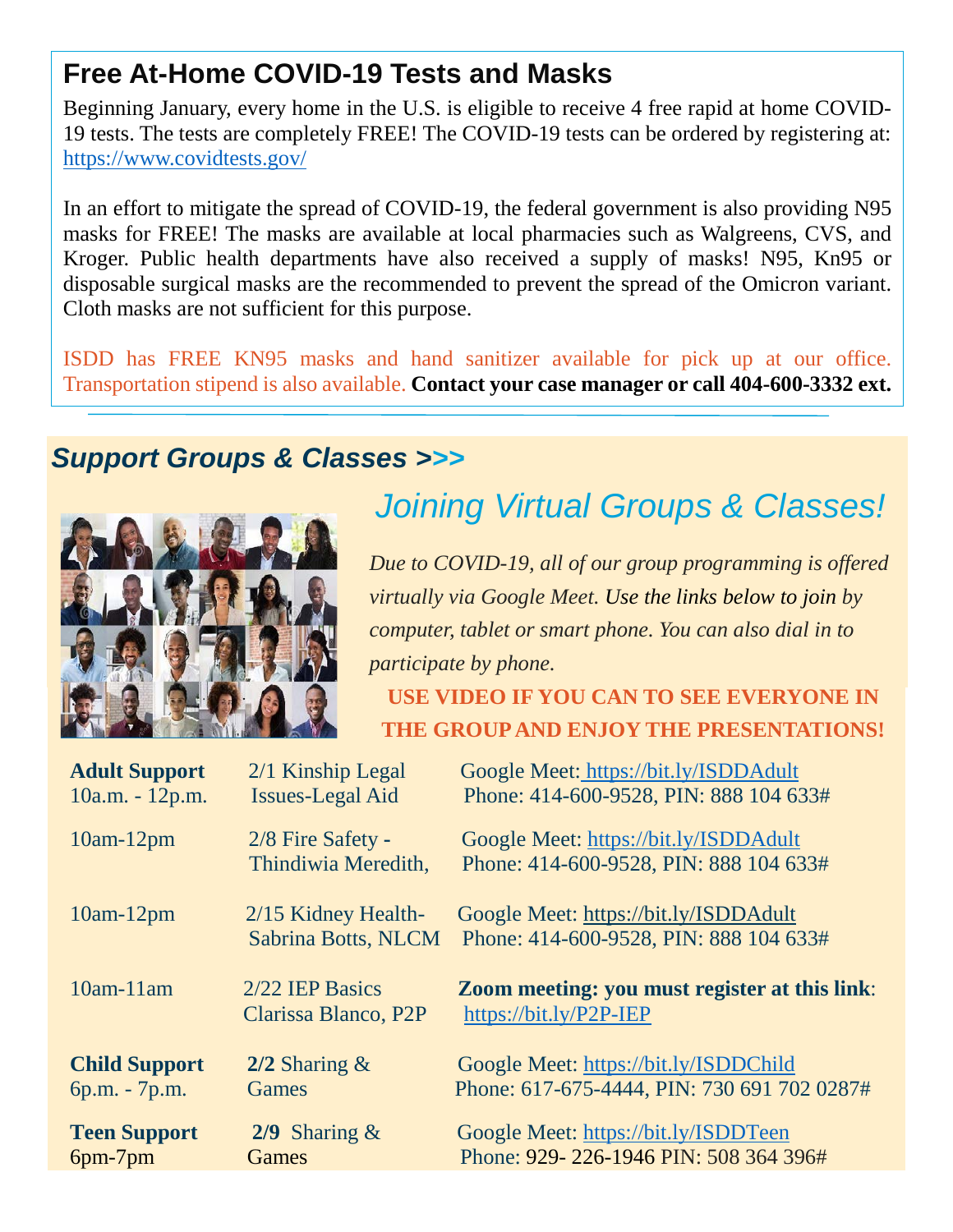# *FREE FEBRUARY FAMILY FUN!*

### *Shakespeare in the Ponce*



Ġ.

This re-imagined telling of *Hamlet* uses Black culture, rhythm, and dialogue to tell the classic tale. Shows take place every Saturday and Sunday in February at 3:30 p.m., at the Ponce City Market amphitheater. These are outdoor performances. Bring your own food and drinks. You're also welcome to bring a blanket or lawn chairs.

### *The National Center for Civil and Human Rights Free Admission on February 1st - 10am-5pm* **\*\* Tickets must be reserved online due to capacity limits\*\***



The National Center for Civil and Human Rights believes in justice and dignity for all – and the power of people to make this real. The Center

inspires visitors with immersive exhibitions, dynamic events and conversations, and engagement and education/training programs. The Center's iconic exhibitions feature the papers and artifacts of Dr. Martin Luther King, Jr.; the history of the US civil rights movement; and stories from the struggle for human rights around the world today.



# *Funded in Part By:*









**United Way of Greater Atlanta** 





The Brookdale Foundation Group